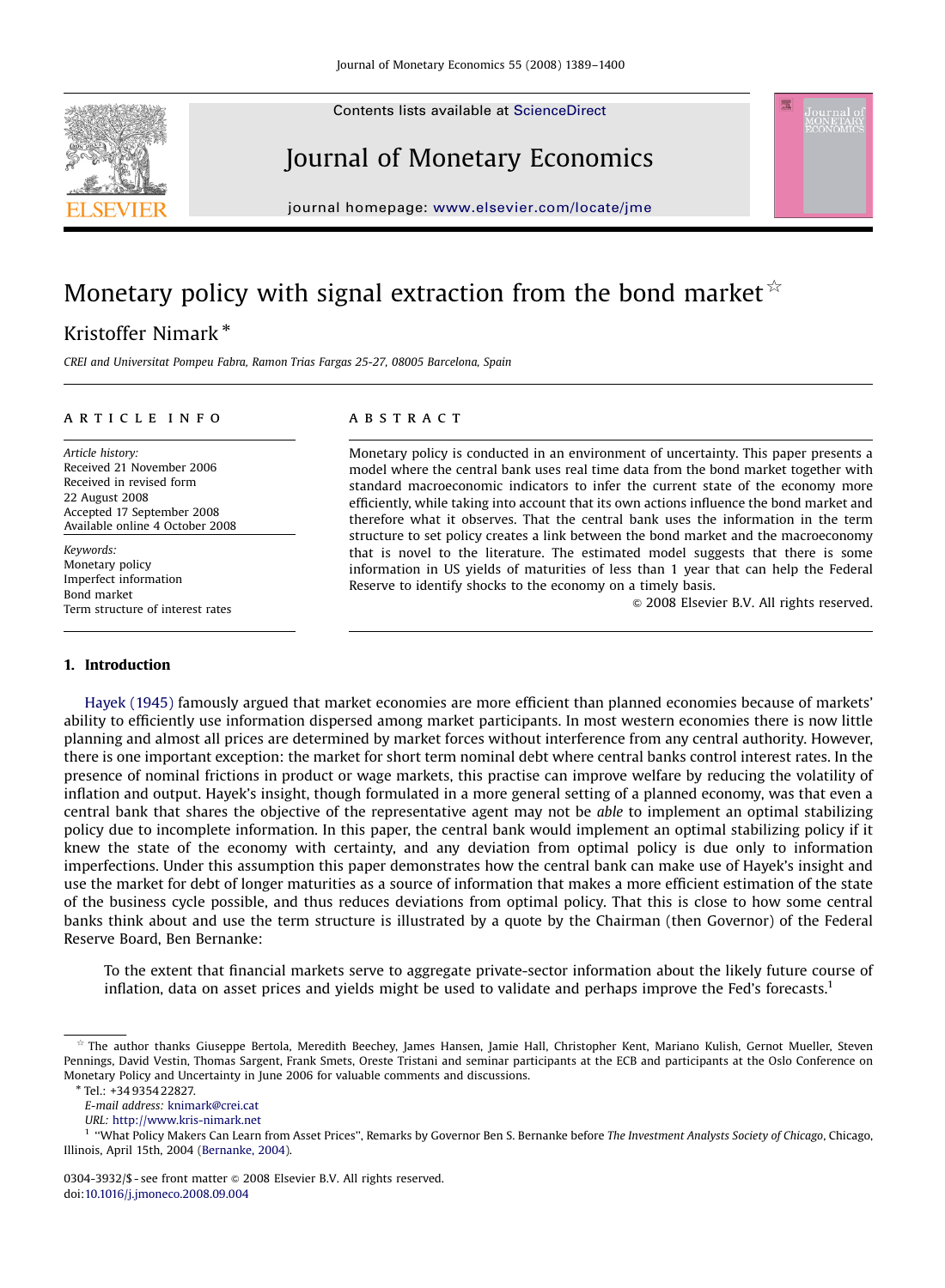The suggestion that the bond market can provide information that is valuable to policy makers is thus not news to the policy makers themselves. Rather, the contribution of the present paper is to provide a coherent framework for analyzing and estimating the interaction between information contained in the term structure and the monetary policy making process. In the model presented below the central bank set interest rates in an uncertain environment, where the yield curve is informative about the state of the economy and thus also informative about the desired interest rate. This has the consequence that the macroeconomy is not independent of the term structure. The only direct effect of interest rates on the macroeconomy is from the expected path of the short rate set by the central bank to aggregate demand, as is standard in the new-Keynesian literature. However, there is also an indirect feedback from rates on longer maturity bonds to the macroeconomy through an information channel. The mechanism is the following. Bonds are traded daily and the affine form of the bond pricing function makes the bond pricing equation with macrofactors formally equivalent to a linear measurement of the state of economy. The term structure can thus be used as a more timely indicator of the state of the economy than collected aggregate information that is available only with delay and sometimes significant measurement error. A movement in the term structure signals a shift in the underlying macrofactors that induces the central bank to re-evaluate what the optimal short term interest rate should be. The shift in the term structure thus feeds into a change in demand through the change in the short term interest rate.

In the present model the policy makers exploit the fact that bond market participants' expectations about the future are revealed by the term structure. As pointed out by [Bernanke and Woodford \(1997\),](#page--1-0) letting monetary policy react mechanically to expectations may lead to a situation where expectations become uninformative about the underlying state and no equilibrium exists. They further argue that ''targeting expectations'' by policymakers cannot be a substitute to structural modeling. In the proposed framework below, the information in the term structure is complementary to other information and firmly connected to an underlying structural model. Policymakers then avoid the potential pitfalls of a pure ''expectations targeting'' regime.

There is a large literature on the informational content of the term structure. Mostly, it has focused on whether the term structure, often modeled as the spread between short and long rates, can help predict future outcomes of macrovariables.<sup>2</sup> This literature thus investigates whether the component of the yield curve that is orthogonal to other macrovariables adds predictive power to forecasting models of inflation and GDP growth. A recent paper in this vein is [Ang](#page--1-0) [et al. \(2006\)](#page--1-0) who find that the short interest rate performs better than any term spread in predicting GDP growth. The negative correlation between the orthogonal component of short interest rates and future output found by Ang et al. is consistent with the findings of the VAR literature on the real effects of monetary policy shocks. In the VAR literature on the transmission mechanism of monetary policy, the monetary policy shocks are defined to be exactly the component of interest rates that is orthogonal to other macrovariables (e.g. [Christiano et al., 2001](#page--1-0)). It is thus not surprising that the previous literature found that including the slope of the yield curve, which will be negatively correlated with the orthogonal monetary policy shock, improves forecasts. This paper deviates from the previous literature on the informational content of the term structure by asking if there is information in the term structure that can be used in the monetary policy process when the transmission mechanism is assumed to be known and the effect of the short rate is controlled for.

There are two potentially important types of information that could be revealed by the term structure that the present model is silent about. [Goodfriend \(1998\)](#page--1-0) discusses the Federal Reserves responses to ''inflation scares'' in the 1980s, which he defines as increases in the long term yields. He interprets these as doubts by market participants about the Federal Reserve's commitment to fighting inflation. The present paper does not address questions about central bank credibility, but takes a perfectly credible central bank with a publicly known inflation target as given. The model presented here is also not suited to analyzing or interpreting market perceptions of the reasons for a change in the monetary policy stance, as done by Ellingsen and Söderström (2001). The policymakers' relative preferences for stabilizing inflation or the output gap are assumed to be publicly known. In this paper, attention is restricted to what the term structure can tell us about the state of the business cycle.

The practical relevance of any information contained in the term structure is ultimately an empirical question. When bond markets are noisy, observing the term structure is not very informative. In order to quantify the informational content of the term structure the variances of the non-fundamental shocks in the term structure are estimated simultaneously with the structural parameters of the macroeconomy. The estimation methodology is similar to recent work by Hö[rdahl et al.](#page--1-0) [\(2006\)](#page--1-0) who estimate the term structure dynamics jointly with a small empirical macro model where the central bank is assumed to be perfectly informed. Hördahl et al. impose only a no arbitrage condition on the pricing of bonds while in this paper the bond pricing function and the dynamics of the macroeconomy are derived from the same underlying utility function. This makes the analysis more stringent, but it comes at the cost of an empirically less flexible bond pricing function.

In the next section a model is presented where the central bank extracts information from the term structure about unobservable shocks while recognizing that its own actions influence the term structure itself. In Section 3 the model is estimated to quantify the potential of the yield curve as a source of information. Section 4 concludes.

<sup>&</sup>lt;sup>2</sup> For example [Harvey \(1988\),](#page--1-0) [Mishkin \(1990\)](#page--1-0) and [Estrella and Mishkin \(1998\).](#page--1-0)